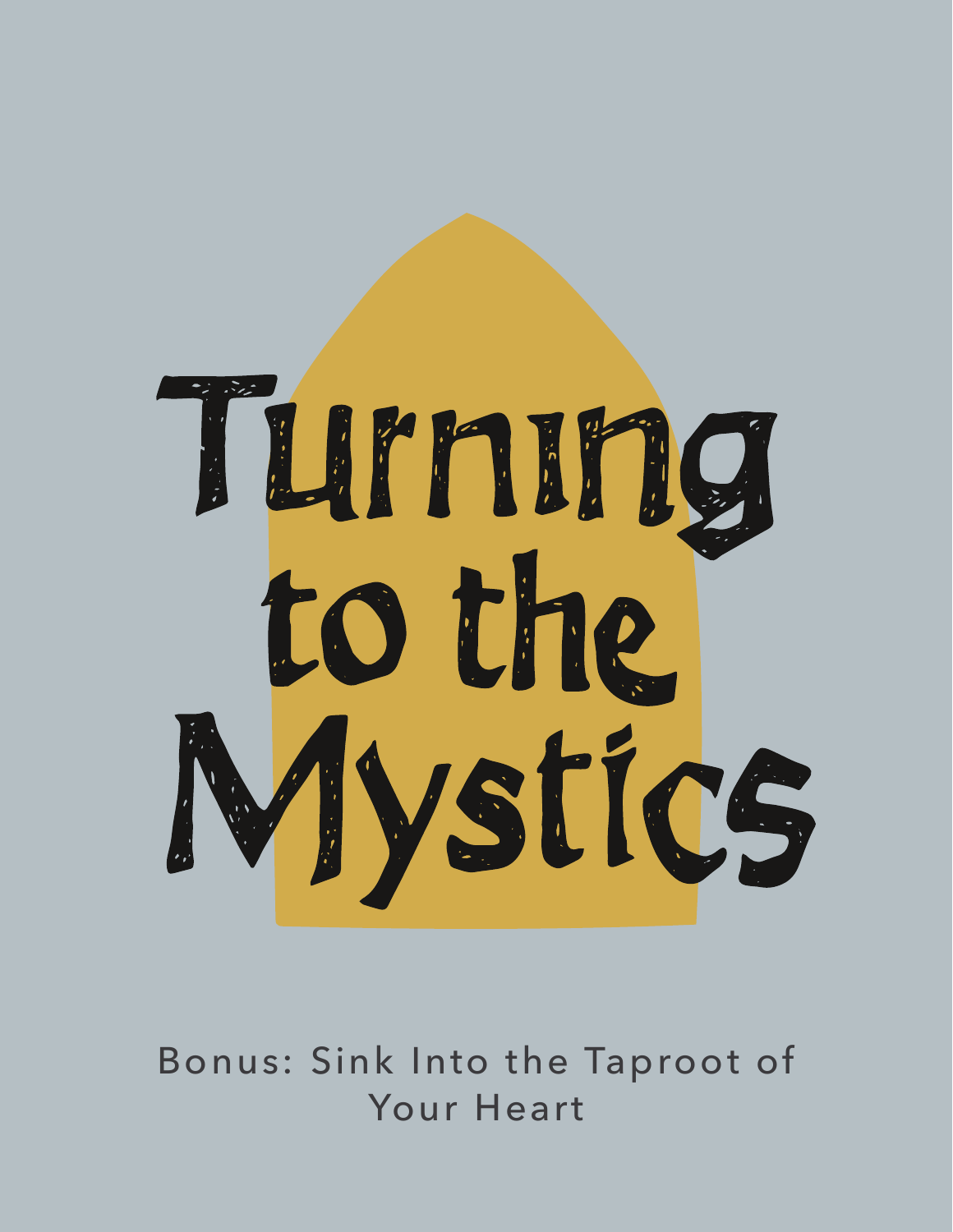Jim Finley: [music] Greetings. I'm Jim Finley.

Kirsten Oates: And I'm Kirsten Oates.

Jim Finley: Welcome to Turning to the Mystics. [bell tone]

Kirsten Oates: Welcome, everyone, to this podcast recording of Turning to the Mystics with Jim Finley. I'm joining you in my role as program designer for the CAC, and just letting you know that at the CAC, the Center for Action and Contemplation, we are trying to create some more responsive programming to the terrible and unexpected chaos that we've found ourselves in as a result of the coronavirus.

> We're so lucky to have someone like Jim Finley on our faculty who has not only a depth of knowledge and embodied experience in the Christian mystics, but also worked for many years as a psychotherapist. And so, what's happening now really touches on one of Jim's core teachings, the spirituality of healing.

> And so, Jim, we're so grateful that you've taken time out of your day to spend with us responding to the virus. And before we get started, I'll just let everybody know that you're at home in your study in California. I'm at home in mine, and Corey, our producer, is also on with us in Albuquerque, New Mexico. So, we've been in the shelter-in experience for at least a week. And, Jim, we're so grateful to have this time with you today.

Jim Finley: Thank you. Yes, thank you, Kirsten. When you called me and said that the staff there at the CAC was talking about how timely it would be to say something about what's going on, to kind of ground these teachings of the mystics in the suffering of the real world. This connection between the mystical traditions and social justice, the corporal works of mercy, that it heightens our response to suffering. And so, it seems so timely and kind of providential and important that we can do this. So, I'm glad we can do it.

- Kirsten Oates: Yeah. Thank you, Jim. And when we spoke about the podcast overall, we thought that we will continue with these more-responsive podcasts for a while. We're estimating at least four weeks of recording a new podcast each week in response to what's happening in that moment alongside your evergreen depth of teaching that really stands the test of time in terms of responding to crises like these.
- Jim Finley: Yes. And then what we'll do after these three or four, or whatever that is, we'll just pick up where we left off with Merton, and we'll probably move next onto Teresa of Avila as the next subject, and we'll just continue on with the series. So, this is kind of a hiatus to ground these mystical reflections in the suffering that we're all going through right now, how our grounded-ness in the mystics can help us to be present to this in a spiritually grounded way.

Kirsten Oates: Well, thank you so much, Jim, and I'll hand this over to you to lead us through today.

Jim Finley: Thank you. Thank you, Kirsten. Yes. What I'm going to do here is I want to follow the same format that we've been following in Turning to the Mystics. That is, I'll share with you a reflection, kind of a poetic, experiential reflection on kind of grounding ourselves in the richness of the mystical lineage of the Christian Tradition, one in spirit with the mystical lineage of all the world's great religions, and then some poets, philosophers, or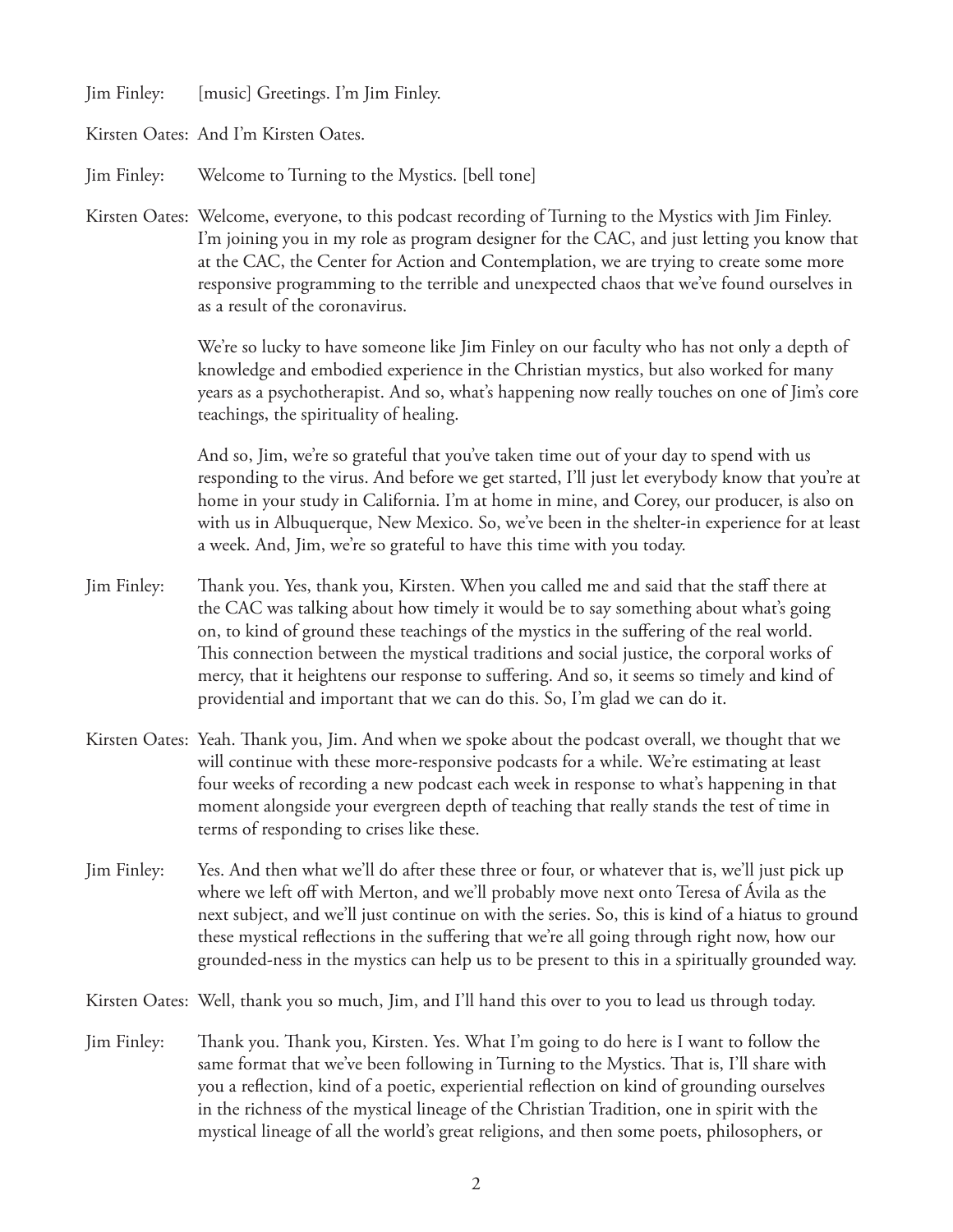those who serve the poor. And then I'll share with you a way to meditate or pray as a way to experientially ground ourselves in the spiritual truth embodied in the reflection that we can then carry out of that daily meditation practice a way to help us be present to this crisis in a more compassionate, grounded, authentic, and helpful way. And, then we'll end with a meditation. We'll sit, I'll ring the bell, and we'll bow, and say the Lord's Prayer. And so, that'll be our format for each of these. So, with that then, I'll begin.

 Let's say here is a kind of a devotional practice. We begin by a kind of visualization practice, that we're approaching Jesus with our hearts heavy, with these fears of the pandemic for ourselves, for our family, the disturbing statistics that we're seeing on the media, and something that may go on for a while, get worse, and kind of the breaking down of the societal structures on whom we tend to depend for our security, kind of the uncertainty of it all.

 And so, we're approaching Jesus then with our hearts heavy with these concerns. And as we approach Jesus in this kind of waking dream, as we approach Jesus, we see that he's already engaged with people who are asking him a question. And the Pharisees are asking him, "Lord," Rabbi, teacher, you know, "out of all your teachings, what is the teaching that is the greatest teaching? That is, out of all your commandments what it is that succinctly epitomizes everything that you're saying?" And we also sense that while the Pharisees may be there in their attempt to trick him, the disciples that are there, among whom we would consider ourselves, were keenly interested in what he's going to say, because we sense that in the presence of Jesus we're in the presence of God, and in the parables and in the stories that he says, we sense the beauty of his teachings, and they're beautiful because they're true, because he conveys to us the truth of God, God's presence in our life.

 And so, we're keenly interested in what is this truth; that is, what is the truth in the light of which all the other truth that he expresses can be understood? That is, what is the truth, and grounded in that truth, everything that he teaches about us and God kind of falls into place. And, therefore, we assume that this really will set the context for our fears about the pandemic, because if we can then see our fears about the pandemic in the context of this truth, we're already in a teaching moment for the healing of our fears. And so, what does Jesus say?

 I think, also, when someone like Jesus is asked a question like this, we're especially attentive. How would the teacher distill out the essence, this ribbon through everything that the teacher says? And Jesus does not say the first truth, the most important commandment, is to believe that God exists. See, we might say that we believe that God exists. We can say that God exists.

 To move in a little bit closer. He doesn't even say that the greatest commandment is to believe in God, like, to entrust ourselves to God. You know, like in Alcoholics Anonymous where the recovering alcoholic admits that they're powerless over alcohol, we would say we're powerless over our fear. And then they would say that a power greater than ourselves can restore us to sanity, which is their Higher Power, which is God. But this will happen only if we hand ourselves over to the care of God can we be delivered from this. So, just as the recovering alcoholic says, "Lord, I don't know who you are, but I do know who you are, you're the one who saved my life. And I don't know who I am, but I do know, because I'm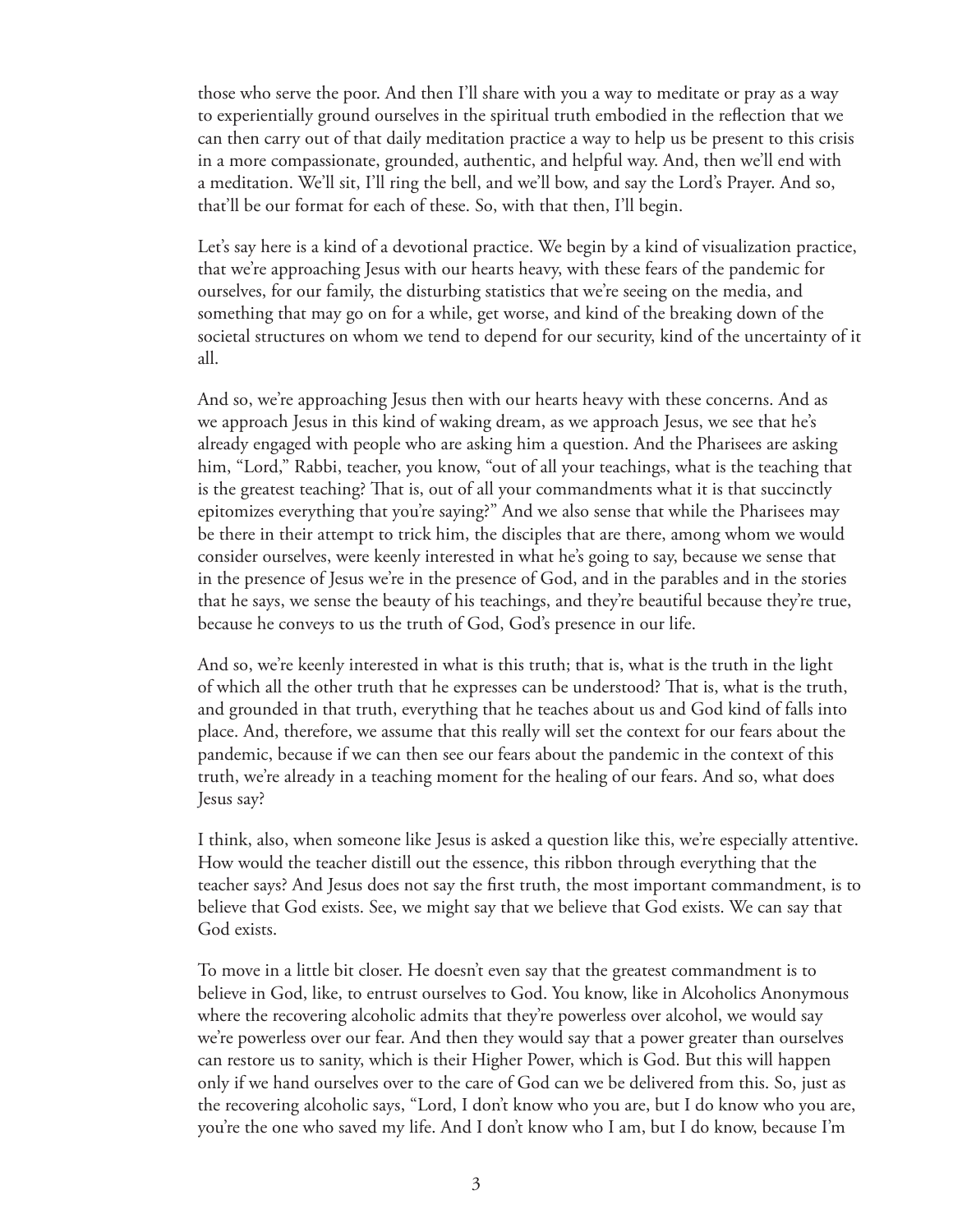the one you saved." We're drawing into this very intimate kind of faith-groundedness in this relationship in which we're set free and liberated.

 But Jesus just doesn't say that. He moves in closer to entrust ourselves to God. He said the greatest commandment is to love God—this is Matthew 22:34-40, I think he said, "The greatest commandment is to love God," and not just to love God, but to love God "with all your heart, and with all your soul, and with all your mind. And the second commandment is like to it, is to "Love your neighbor as yourself."

 So, here then, I would suggest under the auspices of these words, this great teaching, we can then ground ourselves in an inner clarity that will give a context to the liberation from our fears, of where we are, our very understandable fears about the pandemic; first, for ourselves, for our family, for our loved ones, for society, for the world.

 And so, how do we get at this then? We say that Jesus here is now speaking theologically as the Christ. Another way of looking at it, we would say, Jesus is a Jewish mystic, and he speaks to us as truth. That in his presence, we sense that we're in the presence of God, and that in his words, are the intonations of God's voice in our heart. And so, how are we to listen in like this? And I think here first, when we were looking at this, when we were reflecting on Merton, is we're looking at this now in terms of the ancient wisdom of contemplative Christianity, the timeless wisdom of the contemplative worldview, this way of understanding ourselves, others, and all things in the light of creation.

 So, here's how we might say it poetically—all the mystics are kind of like echoing this vision, this understanding of creation—is that ultimately speaking just one thing that's happening, that the infinite presence of God is presence-ing itself, or is pouring itself out, or giving itself away whole and complete in and as the gift and the miracle of our very presence, the presence of others, the presence of all things in our nothingness without God? That's the mystery. Ultimately speaking, that's what's happening. And since love is the overflowing fullness of presence, we can say, ultimately speaking, just one thing is happening—the infinite love of God is pouring itself out, emptying itself, and giving itself away in and as the intimate immediacy of our very presence, the presence of others, the presence of all things.

 So, love then, this infinite love of God, is our origin, the infinite love of God is our sustaining ground. If at the count of three, God would cease loving us into the present moment, at the count of three, we'd vanish because we're nothing, we're absolutely nothing apart from the infinite love of God that is the very reality of our life. And the love of God is our origin, this infinite love as our ground is our destiny, is our eternal destiny.

 And so, next we can say then, there are certain moments, "This is our faith," like an obscure certainty in our heart, "like a primitive inner assurance," Gabriel Marcel says, this is our faith, that there are certain moments when we realize this, maybe with great intensity or maybe ever so subtle, subtle, subtle. So, in the midst of nature, like lying awake at night listening to the rain, or giving ourselves over to the smell of a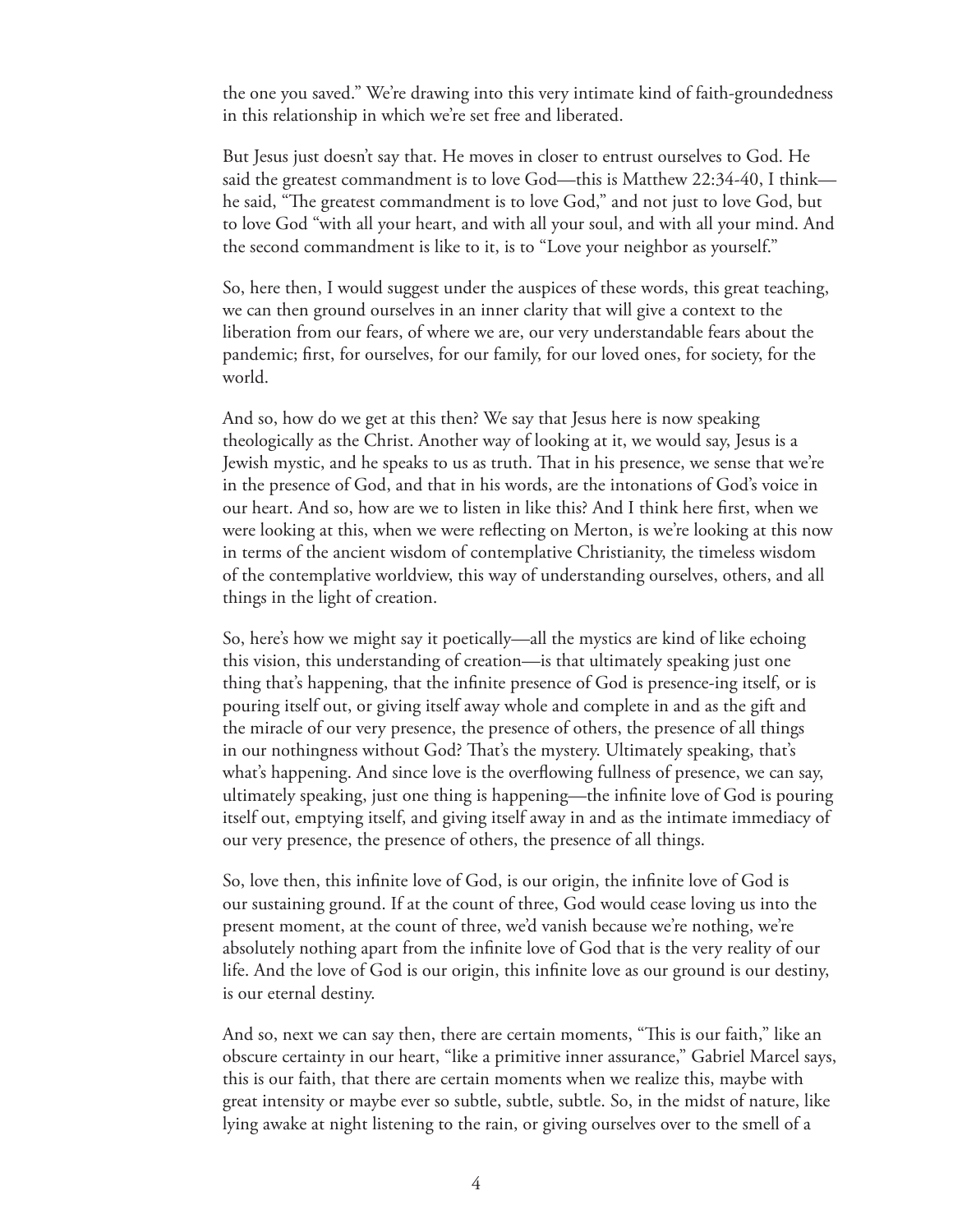blood red rose, or in the arms of the beloved, or reading a child a good night story, or a quiet hour alone at day's end when the pause between two lines of a poem, or in a prayer, or in an act of being there for someone who's suffering, "How can I be helpful?"

 There are certain moments our heart is quickened by the intimate realization of what faith proclaims. And in these quickenings, these awakenings, we taste for ourselves, like, "What a fool I am to worry so, the way I sometimes do," that nothing is missing in all directions. We serendipitously have found our way into this abiding love of God that is life as reality itself. But then we also see how these moments fade. They tend to be very fleeting. They fade away from us, and then there's another one, and there's another one. And soon, we can start to become aware of our tendency not to be aware of this infinite love that ultimately alone is real. And so, this is what Jesus meant, "You have eyes to see and you do not see." And so, our prayer becomes "Lord, that I might see." There are fleeting moments I see this. I see the truth that you and your love for me are giving yourself to me as the very miracle of me and of others and all things. I am subsisting in you like light subsists in flame. There's a certain moment I sense it, but I also see how I tend not to see it. I tend not to see it.

 And so, here it seems then, this is kind of the poetic image we're kind of moving toward here, that we can't get the ocean into a thimble, but we can drop the thimble into the ocean, and we are that thimble. At a certain moment, we realize this that in God, we live, and move, and have our being, and in these moments of realizations, we see that fear has no foundations.

 And then we see how that slips away from us. So, there's that in us that sees this, these moments, "I will not break faith with my awakened heart," and then there's that in me that doesn't see it yet, which is the me that still gets reactive, still gets overwhelmed, still gets flooded by fear such as with the pandemic. We're just human beings. We are just human beings. And this is the way of starting to move in closer, I think, to how to

Jim Finley: understand ourselves in the presence of Christ, in the presence of God, and what this deep healing consists in, like this.

> And there's another mystery in this, too, for us to consider. And the mystery is this, this is really the mystery of the cross, too, that in these moments of realization and we look out at the world, we begin to understand God as the presence that protects us from nothing even as God unexplainably sustains us in all things, that this presence of God, it doesn't protect us from the death, from the illness, from the fear of the loss of the beloved, from the suffering of this world. We just look out at the world, and we see all the suffering. It's like the view from the cross. It's like the view from the cross. We are not protected. God depends on us to be there for and with each other, that wherever there is suffering, we lean in close to touch the hurting place with love, to touch the hurting place with love, in ourselves and others, but grounded in a peace that's not dependent on the outcome of our efforts, because we're grounded in the peace of God, it isn't dependent on anything for it is rather the peace upon which everything depends.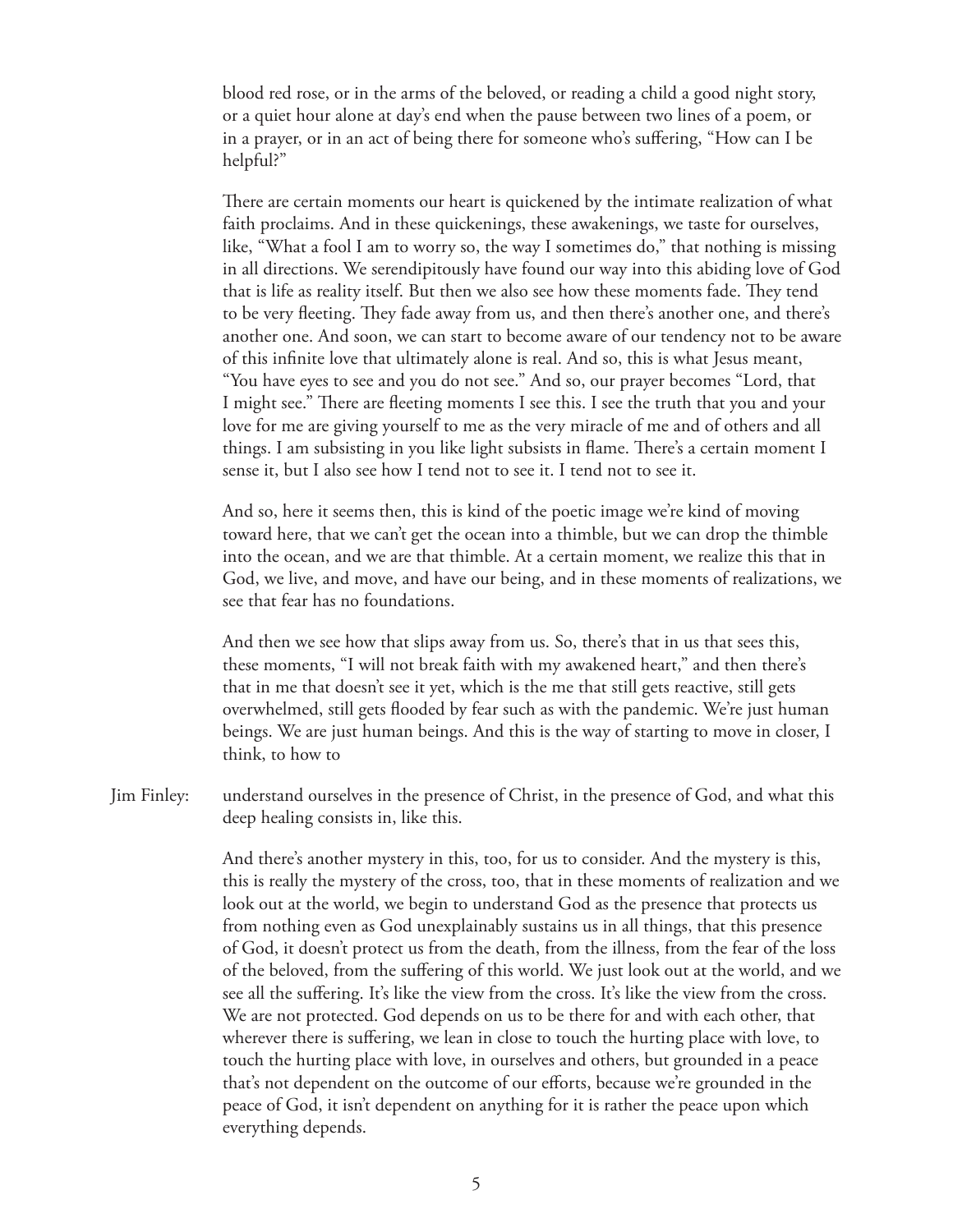So, here then it seems to me as a kind of the poetic imagery that allows us to develop a certain sensitivity or a certain sensibility to understanding that the intimate nature of this situation in which we find ourselves together on this earth as human beings, that I am sustained, I am being sustained in this moment, and each passing moment of my life, by this love that's giving itself to me as my very life, I am sustained, and the unfolding, unforeseeability of life circumstances, and I ever shall be sustained on, up, to the moment of my death and beyond. The moment that is approaching, even as I speak, it's approaching for you even as you listen to me. There's a deathless beauty of ourselves that shines bright and invincible in the fleetingness of our life in this world.

 And we see, too, as we look out, that we see our neighbors, those around us, are in the same boat. You know, we're all in this together. The deathless beauty of the beloved, Gabriel Marcel says, "We know we have learned to love someone when we've seen in them that which is too beautiful to die." And we know we've learned our self when we see that in us that is too beautiful to die. But this deathless beauty of our self is glimpsed fleetingly, like this, I think it's so easily overtaken by the part that doesn't see it yet. It's still reactive, still gets overwhelmed.

 So, it isn't just that we're all bound together in this invincible love that sustains us unexplainably, but we're bound together in the communal fragility of ourselves in the invincible love that sustains us so inexplicably, so mysteriously, like this. So, this then is the image that I offer, this spiritual worldview. We don't live in a society that cultivates the sensitivity which is at the heart of the gospel. And each world religion has its own language for this, but this is the lifeblood of religious consciousness; this, what I'm speaking here now, sharing with you, like this. And so, this is our reflection.

 And so, I'd like to suggest then a meditation for you. See, here's the thing, I think we see that unless we're faithful to a daily rendezvous with God, to kind of sit quietly in a place apart, to get re-grounded in the presence of God, and the truth, and the beauty of having the taproot of our heart anchored in this, that the intensity and density of the day-by-day flooding of the images of the pandemic—and who knows what else we're going through in our own life this is very, very personal because some of us are more robust than others, and some of us are carrying internalized traumas and abandonments. So, this present traumatizing, things that the society further activates this, so we need to be very vigilant and watch over ourselves, and to help each other, and be there for each other.

 So, in this fidelity, we can sit and reflect on this would be the meditation. But here's a specific meditation that helps me, it has helped me in the past with this. You know, it says in the gospels that Jesus would spend whole nights in prayer. So, in this kind of waking dream, imagine that you're alone in the garden, in a remote place where Jesus is there praying through the night, and you're there and your heart is heavy with the fears of the pandemic, and you're searching for Jesus, trusting that in the oneness with Jesus, that you might be released from this; see, how to be free of the tyranny of fear in the midst of your fear, free from the tyranny of death in the midst of death, how in the presence of Jesus we might experience this experiential salvation.

You also know in the waking dream that Jesus knows you're there, there looking for him. And you walk along, it's a full moon, and there you see Jesus at the edge of a clearing,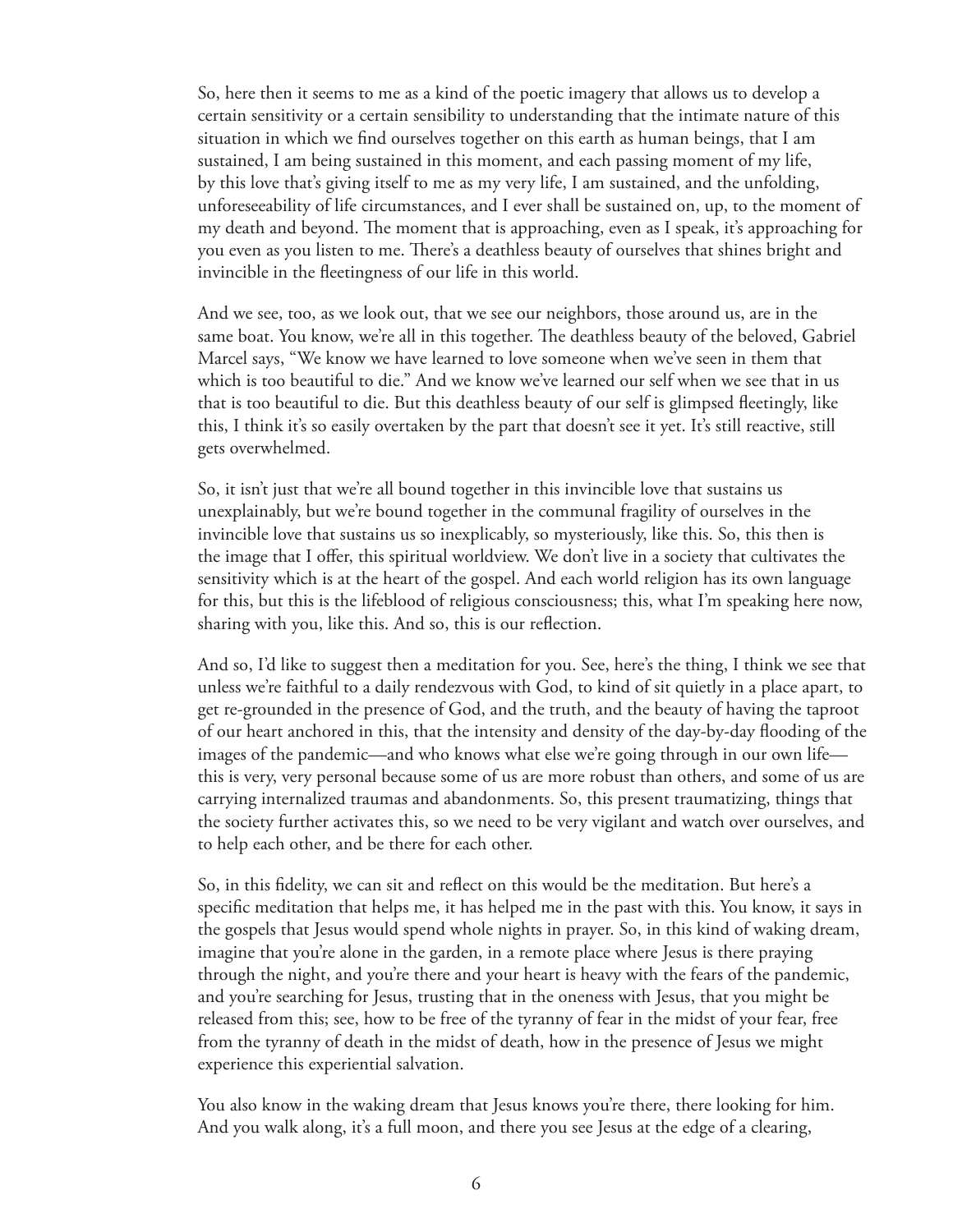and you intuit in the dream that he's waiting for you. And you walk over, and you kneel down on the ground at his feet, and you can feel his hand on your shoulder, and you lean in real close, and you whisper in his ear your fear. And you sense that he's listening, like infinitely listening, understanding infinitely more than you do the texture of your fear and understanding infinitely more than you do the love that is sustaining you in it. And he just listens.

 And when you've spent yourself, like pouring out your fear, you pull back, and he leans in real, real close, and he whispers in your ear that which releases you from the tyranny of fear. So, the question is, "Tell me, what does he say? That's the meditation, like, "Speak, Lord, your servant listens."

 There's another way of looking at this. Teresa of Ávila talks about inner locutions, inner words of God, and she says a locution is a word of God that creates what it says. So, when Jesus says in the Gospel, "Do not be afraid," like, "Fear not," Jesus leans in real close, and you hear the words of Jesus resonating in your heart, "Do not be afraid." And in Jesus' words not to be afraid, you're liberated from the tyranny of fear in the midst of fear. It doesn't mean that you're still not afraid, because you're just a human being. You have to go back out and turn on the TV and be caught up in whatever it is you're going through with all this. But it does mean the taproot of your heart is experientially grounded in this love that utterly transcends the darkness of this world and sustains you in this darkness of this world.

 And so, this is this experiential salvation, and then to love your neighbor as yourself, because everyone you see is a variation of yourself, everyone that's walking around. So, how can you be a healing presence in a traumatized world? That is, how can you in your own groundedness, be there for and with others, not just how can I be helpful in the practical realities, your family, your children—whatever this is, you're in your situation, I'm in mine but how can you become someone in whose presence that in the sharing of their fears, they might get a taste of this depth dimension of this loving presence that's sustaining them in the fear so that we then kind of pass on these healing energies throughout the world, within ourselves.

 So, in the light of that, then, I invite you to join me then in the meditation. I had to print out the words to the Lord's Prayer, because I forget the words to the Lord's Prayer. And so, here we're going to just sit just for a few moments. But, of course, on your own day by day, as you sit with this, if you're so inclined to listen to this, you can sit as your heart inclines you to sit and the situation allows. So, in this spirit then I invite you to sit straight, and bow, and, too, interiorly whispered, repeat after me:

Be still and know I am God.

Be still and know I am.

Be still and know.

Be still.

Be.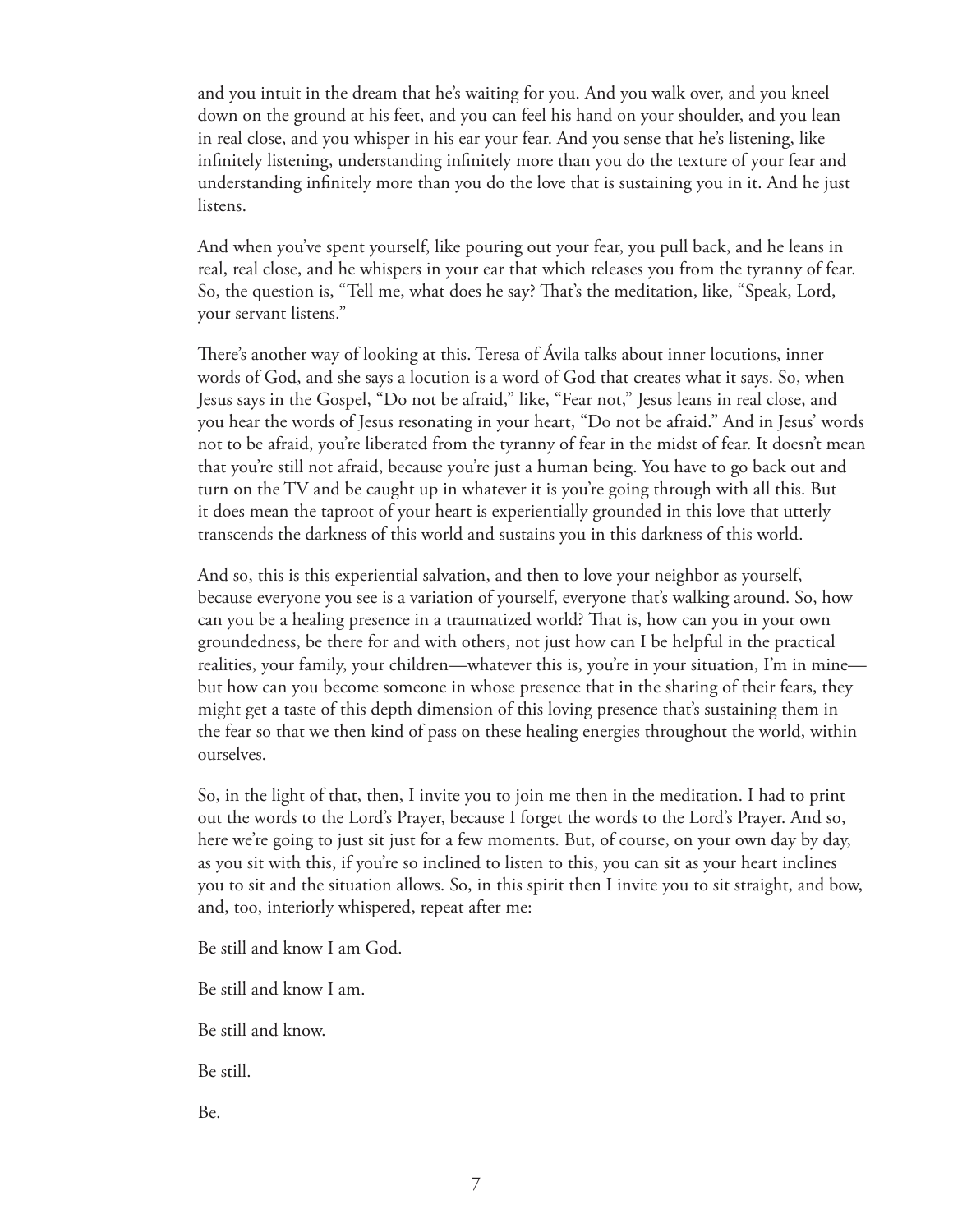[three bell tones]

So, we'll sit then for a few moments in silent prayer, meditation, and end with the Lord's Prayer.

[bell tone] Then bow and slowly say the Lord's Prayer together:

 Our Father, who art in heaven, hallowed be thy name. Thy kingdom come thy will be done on earth as it is in heaven. Give us this day our daily bread and forgive us our trespasses as we forgive those who trespass against us. And lead us not into temptation but deliver us from evil. For thine is the kingdom, the power, and the glory now and forever. Amen.

 Mary, mother of contemplatives, pray for us. St. Francis of Assisi, pray for us. St. Clare, pray for us. Blessings. Thank you. Until next time.

 Now, I'd like to move from this meditation to a dialogue with Kirsten Oates here, kind of listening for herself and then listening on your behalf for questions that might come up, or questions that might arise and the implications, the far-reaching implications, of seeing life in this way, the situation in this way, as it applies to each one of us, so we can engage in this dialogue now. Yes.

- Kirsten Oates: Thanks, Jim. I was really struck by the way you said that when Jesus said "Fear not," he wasn't suggesting that we be released from our fear, our human fear, but that we are released from the tyranny of fear in the midst of fear.
- Jim Finley: That's right.
- Kirsten Oates: Can you explain that a little bit? How did that feel to me?
- Jim Finley: Yes. Yes. I want to use it in specifically Christian terms first and apply it to us. Let's say Jesus is this kind of incarnate presence of God as the human experience itself. In the Garden of Gethsemane, it says Jesus "sweat blood," in a very severe trauma, because he saw crucifixions, you know, they were an extremely cruel kind of violent death. And so, see, "If it possible, let this cup pass from me." So, in sweating blood, he was in a severely traumatized state. And which means then, he's one with us in our traumatized state.

 There was a Franciscan priest, William McNamara, who lived as a hermit for a while, he gave a talk once to his community. He's passed away now. I think he's passed away. And he said, you know, if you saw off a tree, you see the rings of the tree there, but it's important to know that the rings run the entire length of the tree, you know. So, the life of Christ is just the rings, like God's oneness with us in suffering runs up the entire thing. We fill up what is lacking in the suffering of Christ. And then when he hung on the cross, not only was he in this executed state, but then say, "My God, my God, why hast thou forsaken me?" See, he lost faith. In other words, he prayed to the God he could no longer find. So, in a sense, out of love for us, he becomes identified with us as precious in our trauma.

 And so, we're not exempt from trauma. When we get overwhelmed and afraid because we've lost someone, or we look out at the world, we're afraid, because very, very scary things happen to us. And so much so, we can momentarily lose experiential access to that love we know is there, and that helps us have empathy. If we have the gift of faith to reground us in the love we know is there, we can have empathy with those who aren't able to experientially ground themselves in it. And that's how we're woven. We all belong to each other, that our suffering doesn't belong to us. Our suffering, we're all woven into each other, like this, and God's love is woven into our trauma. And I would put it that way.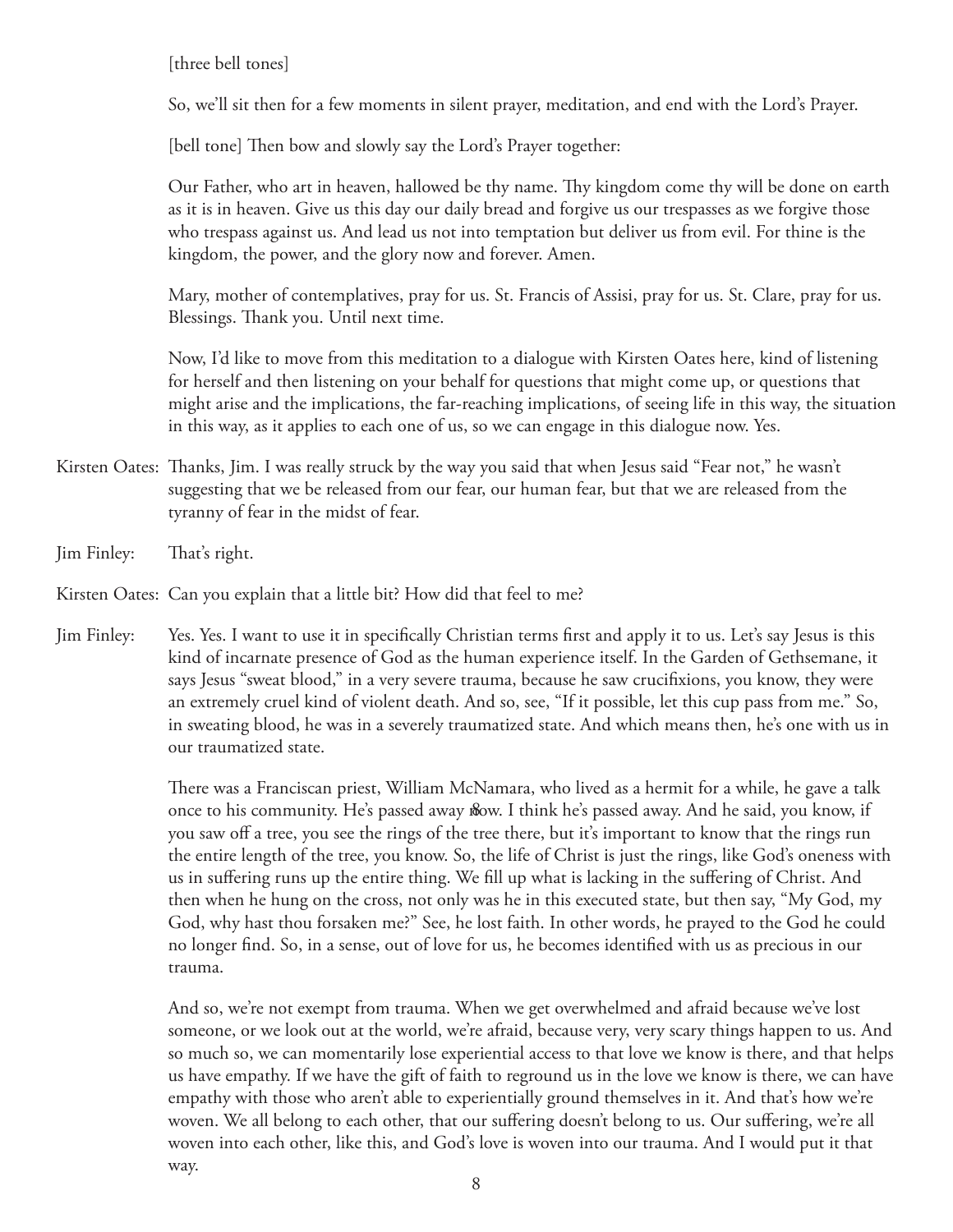- Kirsten Oates: And Jim, do you think at a time like this it feels like we're at extremes, like there's a communal fear, that we're triggering each other with our own personal fears so the sense of fear seems to be at an extreme, does that provide more of an opening for the sense of that love or that infinite presence?
- Jim Finley: It does. You know, in terms of the big arc of history, in scriptural terms, this would be like the experience of the fall of Jerusalem, when Jerusalem fell, or in times of St. Augustine, the fall of the Roman Empire, or where the black plague swept through. We all kind of rely on the kind of constancy of the structures of society, you know, the norms and the patterns, and we tend to rely on those almost in an unquestioned sense. So, suddenly, when it breaks open—

 There's a little Zen story about, you know, these Zen masters, the tradition, they hold this little fan, the tradition is it's made of rhinoceros horn. And so, there is a little kōan where the Zen master says to the student, "Get my rhinoceros horn fan." And he says,

Jim Finley: "Master, the fan is broken." He said, "Well then get me the rhinoceros," see? And Thomas Merton, when he commented on that, also reflecting on it in the Asian Journal and the talk he had with the Dalai Lama. See, the structures are broken. We have faith in the structures. We also have faith in our ego-self that's formed in those structures. So, when it starts to break open, we start to break open.

> That's what trauma is, that we can tolerate anything as long as the center holds to face it, but it's very scary when the center starts to go. And so, we're in kind of a collective traumatization. So, what we're looking for is how to ground ourselves in a love that transcends it. Not to flee from it, but to give us the courage and the strength to be authentically present, and as one more scared person among a lot of scared people, that is, someone we hope and trust, that the tyranny of our fear is healed by the love that sustains us in our fear. And we're kind of like that with ourselves. We're like that with each other. That's the sense of it. I think.

- Kirsten Oates: Yeah, that really resonates with me when you were saying that unconsciously we're so reliant on societal structures and then you took it a step deeper that our ego is kind of formed in relationship to the sense of the safety in those structures. So, it's a very challenging time.
- Jim Finley: It is. When I work with people in therapy with trauma, you're really working with somebody who has been in the presence of an overwhelming event, and they can't get their balance. They can't get their balance. And so, this is why this is so universally personal, you know, this touches you because it activates our own. And this is why we need to be very present to it and very respectful of it. So, how can we ground ourselves in this thought through prayer? And then, also, where can we reach out to just one other person, just one other person, who we know we're not alone in this.

 Maybe that's the value of what we're sharing right now with people if through this, they can be touched by knowing that they're not alone in it. This is how we then collectively move on together as we find our way through this, getting grounded in an inner peace that is not dependent on the outcome of the effort, because we are unexplainably sustained regardless of the outcome by human terms as this love that takes us to itself unexplainably. But we do our best to protect ourselves and others as best we can. I think that's our task. That's our challenging task.

- Kirsten Oates: Yeah. And then this faith can be built on partly knowing that throughout history, this is how Christianity has grown and sustained itself. There have been many instances of this happening where people's faith has sustained them through very challenging things.
- Jim Finley: It's very true, not just the crisis of society to the community, but also the crisis of faith itself, and leaders in the church, and brokenness. I always share with people that, you know, at The Last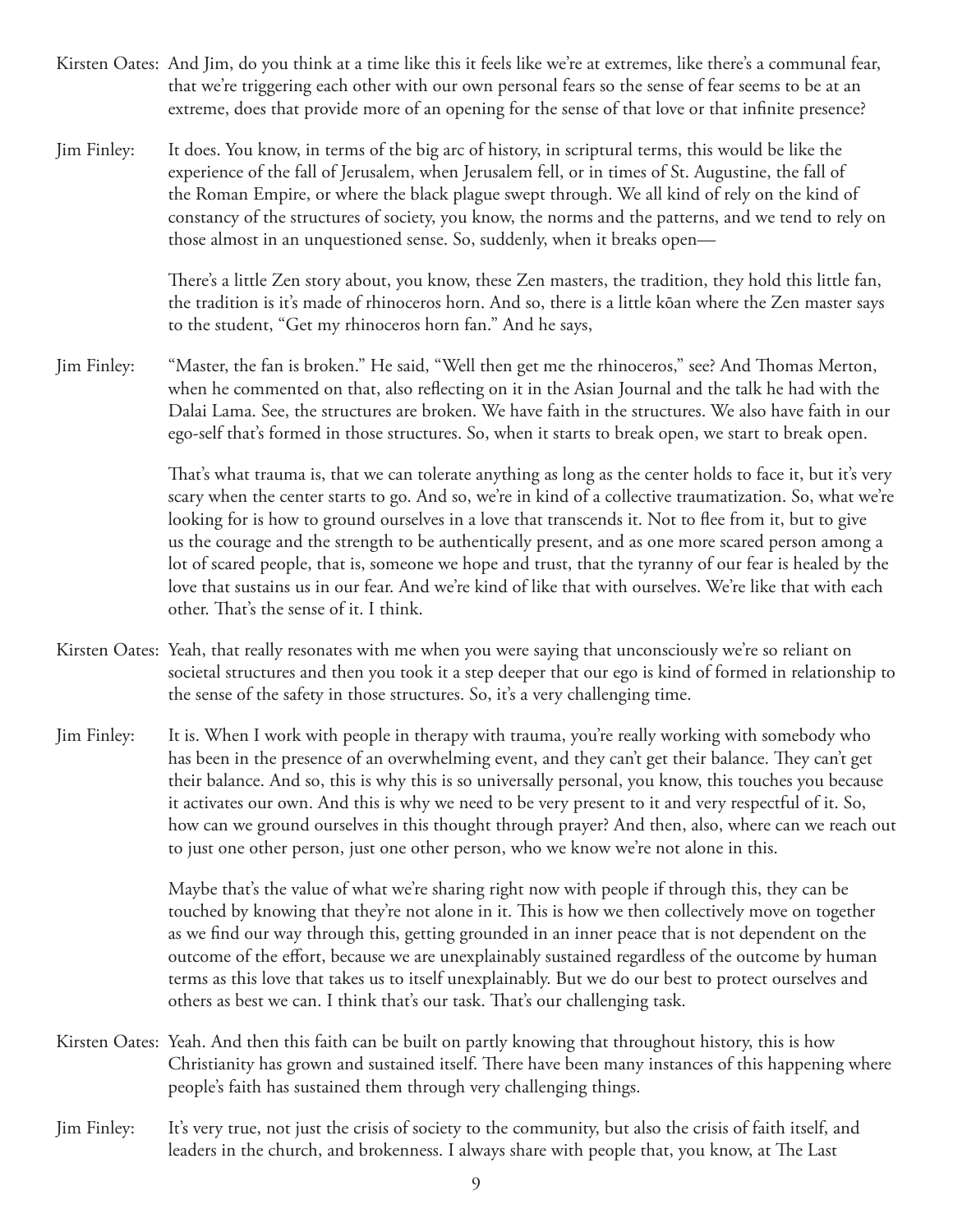Supper there was a traitor at the table. Things weren't off to a good start, so, just brokenness everywhere, like fragmented. But the thing is, what is the invincible light that tenderly shines out through the broken places, and how can we reground ourselves in it to touch the broken places with love that they might dissolve in love? That's the tonal quality, I think, of what we're saying here.

- Kirsten Oates: Yeah. Beautiful. When you talk about that there's a part of us that has glimpses of this and has a real knowing about that light that shines through, but then the part of us that still doesn't, and when you say our hope and our faith tells us not to flee from the tragedy but to try and stay present to it and find our way to that depth, I've noticed in myself and in friends and family, this kind of primal fear response that arises. And so, I think psychotherapists the fight, flight, or freeze—this kind of response, I just wondered if you could speak to that and how we might become more self-aware and help ourselves in those moments.
- Jim Finley: Yeah, really. I want to say something, too, of just the vulnerability of all this, and this is not to divert from it, is that this is especially poignant for me because of my own history of trauma and sitting with traumatized people for thirty years in therapy, and knowing that my dearly beloved wife just died a week ago, right here in this house, kind of broken, broken, broken, broken. My oldest daughter who is here with me is a hospice nurse in a hospital, and one of the very first cases here in this county was in a hospital where she works. So, she must go in tomorrow to admit people into hospice in the hospital. And so, she's to take her notes and go out and write her notes in the car so she's not unnecessarily exposed. So, she's concerned about herself, then she goes home to her children. So, we all have our story, do you know what I mean? This is universally personal for each one of us. And I think that's the context for it.

So, your question was what? You were asking--

- Kirsten Oates: I was just asking then in terms of your experience in psychotherapy, help us with the fight, flight, or fright that arises.
- Jim Finley: Right. I'll put it in a therapeutic stance and what's the spiritual ground of it.

Kirsten Oates: Mm-hmm (affirmative).

Jim Finley: Let's say that the fight-or-flight response is a deep survival strategy that's somatically grounded in all of us to fight or flight, it's a survival strategy, fight or flight, and properly understood it preserves life. For the flight is to do what we can to avoid the destructive event and to help others avoid it. To fight means to set a boundary against it, like not to passively get into it, but the fact that we set the boundary in it. So, we might say all those right now that are working in the medical field and with the sick, they're fighting in this sense of fighting, of setting a boundary to work through all this, and we're one with them in spirit. There's all of that. And that's important, I think, I mean that grace empowers us to set boundaries and to be protective and be nurturing, all of that.

> But what we're saying is this: But what about all those for whom we see on the news every day, they count the numbers of those that went under in this illness? And then we say we can't rule out that one of our loved ones might be one of those who might die. We can't rule out that you and I, and some of those listening right now might be among those who die,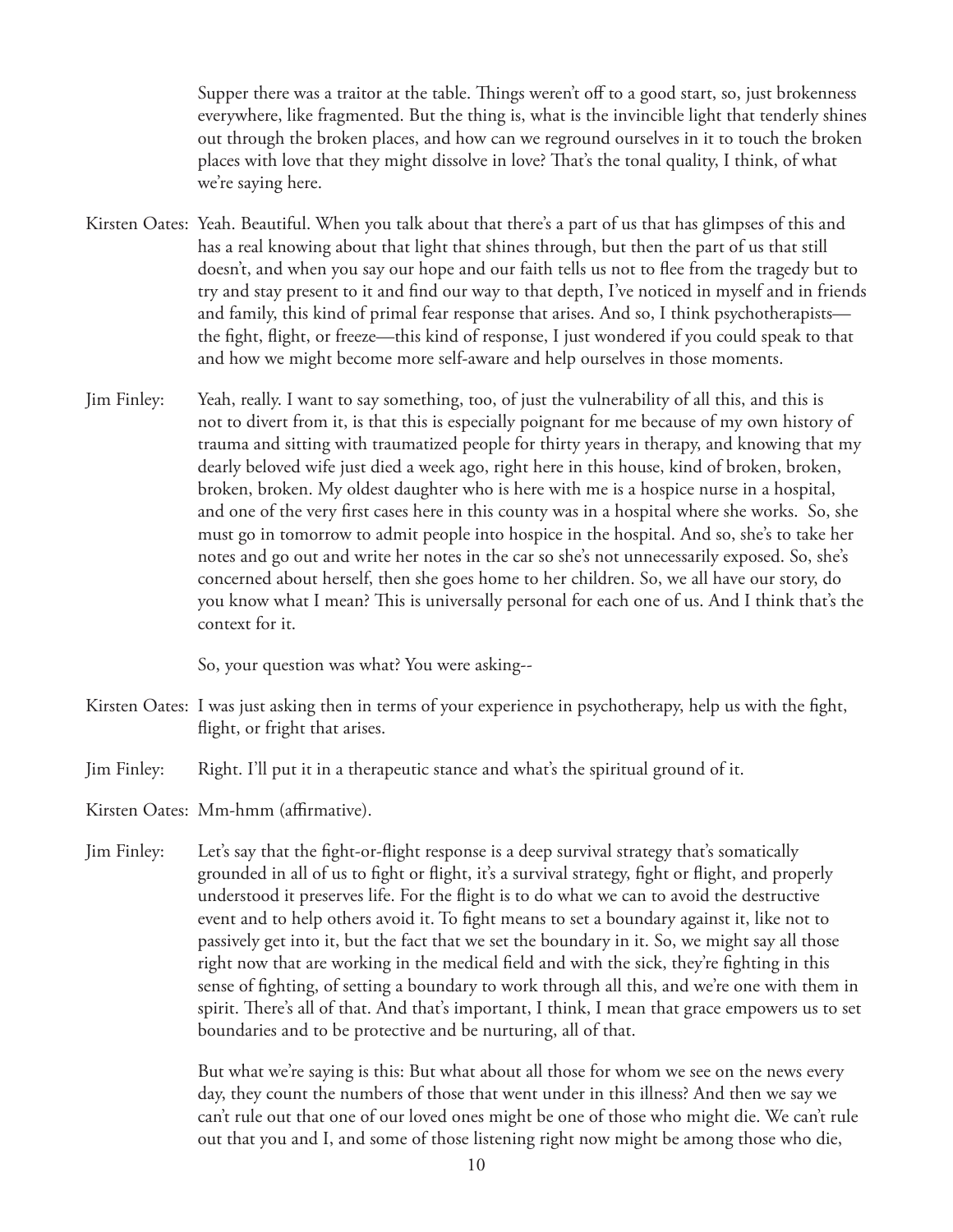what then? So, if my base of operation is nothing deeper than the self that things happen to, so if I fight or flight, what if I-- So, how can I, as a human being, sink the taproot of my heart in a presence that transcends my ordinary humanity, and at the same time utterly permeates it through, and through, and through, and through, and empowers me to be present to do the best I can to be a nurturing person, a protective person, a healing person, in a peace that isn't dependent on how that might turn out specifically for me or my loved ones? I think that's the courageous spirit here, I think.

- Kirsten Oates: Yeah. Beautiful. Well, I certainly felt that myself when I was sitting in the background here in your meditation and when you invited us to whisper in Jesus's ear our greatest fear, and then you said, "What does he say to you?"
- Jim Finley: Yeah.
- Kirsten Oates: Yeah. So, there's something even in not knowing what I'd say to him and what he'd say back to me, but just in that opportunity, I could even feel some comfort.
- Jim Finley: Yes. I love the saying of Thomas Merton, he says, "In the spiritual order, to understand means to understand that you're understood." And by the way, I think there's something else here for all of us when we look at it this way. There is the fear of the pandemic but based on what we're going through at the time, that might not be our deepest fear. See, the fear of the pandemic may be activating or energizing our deepest fear, which might be something much closer to home, and that's what we tell Jesus.
- Kirsten Oates: Yeah.
- Jim Finley: You know, that's what we take. We go as we are in our fears, because we're loved as we are and sustained as we are in our fears. That's the intimacy of it.
- Kirsten Oates: Mm-hmm (affirmative). Thank you. Just to share with people listening, I've just noticed personally, my response is freeze. You know, like I really freeze up and want to get small, and my body contracts, but being with you and listening to that meditation, I could feel, you know, that opening up to something bigger, something deeper. So, I really appreciate what you're offering there.
- Jim Finley: Yeah. And by the way, that's what makes us so incarnate. All of us have little survival strategies inside, that we know if we're faithful to them, we get a little more grounded, present. Sometimes when we get very afraid, we're neglectful of our, you know, we panic. So, it might be a real, real, long hot shower, a walk around the block, a phone call, making muffins, having a sip of tea, sitting there looking out of the porch. Whatever that is—

Kirsten Oates: Yes.

- Jim Finley: --whatever these rituals of nurturance are, these simple human rituals are, that we know that we're not neglectful of that. And then in that rested state, we sink our taproot into this thing and move forward as best we can.
- Kirsten Oates: Oh, that's very helpful. That's very helpful, Jim. So, like stay with the practical things that help relax your system and allow you to practice more fully.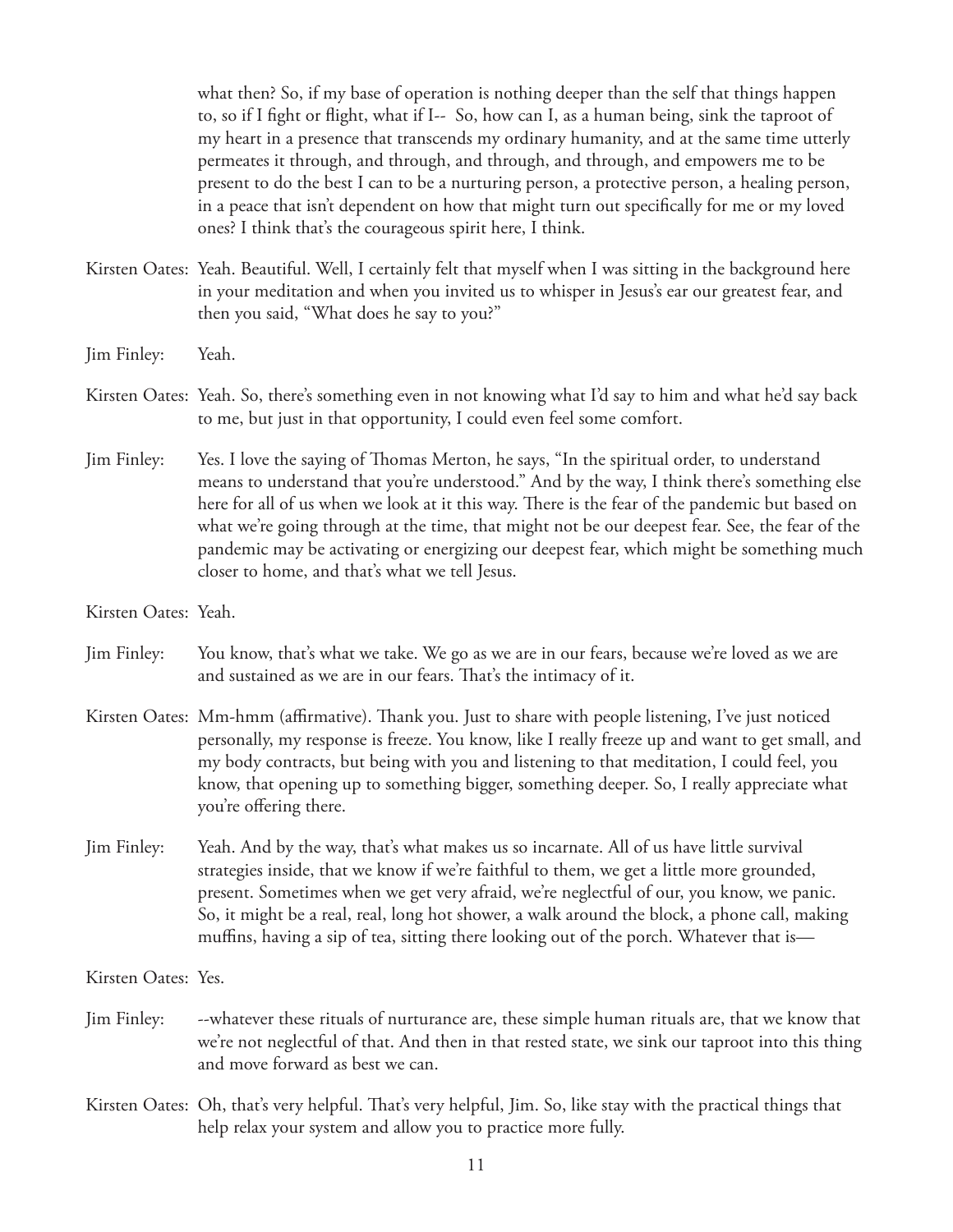- Jim Finley: That's right. I think another sensitive thing about this is that if we don't get close enough to the hurting place to touch it, we can't heal it. But if we get too close too soon, the energy in it overwhelms us. And I think that's why sometimes we pretend that we care less than we do because if we opened our heart to care, we feel we'd be swept away. So, we're learning the art form of modulating our tolerance, to back off, to get a deep breath, to get re-grounded, not to run in the other direction, but to continue to come back again, to touch the hurting place in ourselves and the people that we love. I think that's the artistry of compassion, really, I think, the mercy, yeah.
- Kirsten Oates: Mm-hmm (affirmative). One other thing I just wanted to touch on from the meditation today that you talked about places where we might feel the depth of that taproot. And you talked about in the midst of nature, that we might have tasted the abiding love of God, or in a moment, but we can't grip onto it. This morning, I'm fortunate enough to live by the ocean, and my husband and I took our dogs to the beach, and I was just so struck by the beauty of the waves rising and crashing and the sound, and I just had this sense as it crashed just the exploding beauty and kind of sense of something beautiful and deep and wonderful, but then it's gone. The wave's gone. And maybe that's kind of resonant with what you were expressing.
- Jim Finley: It is. I love this saying, you know, Chögyam Trungpa Rinpoche, a Buddhist teacher in Boulder, I love that saying he has. He says, "our raw and beautiful heart." And it's very true. It's very true that the trauma can overwhelm us, and it can. But what's also true, there's like an unexpected ability to see the eloquence of something in the midst of pain. You know, it's a very enigmatic experience in the very midst of it, it actually opens us up to see it.

 I was talking to my youngest daughter. She's in Cleveland, Ohio right now, and I used to live there. And so, she was walking in the woods, and she turned and showed the camera walking through the woods. And I can remember when I lived in Ohio, the woods. And when I was in the monastery, I used to take long walks in the woods, and there was something like the ocean, or the mountains, or the woods, or you know, a single flower, or a slant of light across the floor. I love that saying by Carl Jung, he says, "How can we claim the years have taught us anything if we haven't learned to sit and listen to the secret that whispers in the brooks?" And so, the whole world bodies forth this love, and it's such simple moments as that, you know, the waves crashing on the beach, it's like a memento in our heart. It puts us back in touch again with what's always there. Yeah. Yeah.

- Kirsten Oates: That's beautiful. Do you feel that that saying is like the veil is thin? Does it feel like a time like that for you, Jim?
- Jim Finley: It does, you know, that Celtic thing about thin places. I think what we're saying here is every place is a thin place. What it is, is that in our fear, the world is opaque to this love, but love casts out fear. So, whether it be love of a person, whatever the modality is, the horizon of this world becomes translucent to the love. And so, the thickness is really in our own heart, you know, the thickness is the layered, internalized traumas. I have my struggles, you have yours. But then we realize that everything is diaphanous, I mean, everything is thin, we can see it meekly shining through. I think that's what meditation practice is.

I think meditation practice is what the Buddha talks about neither perceiving nor not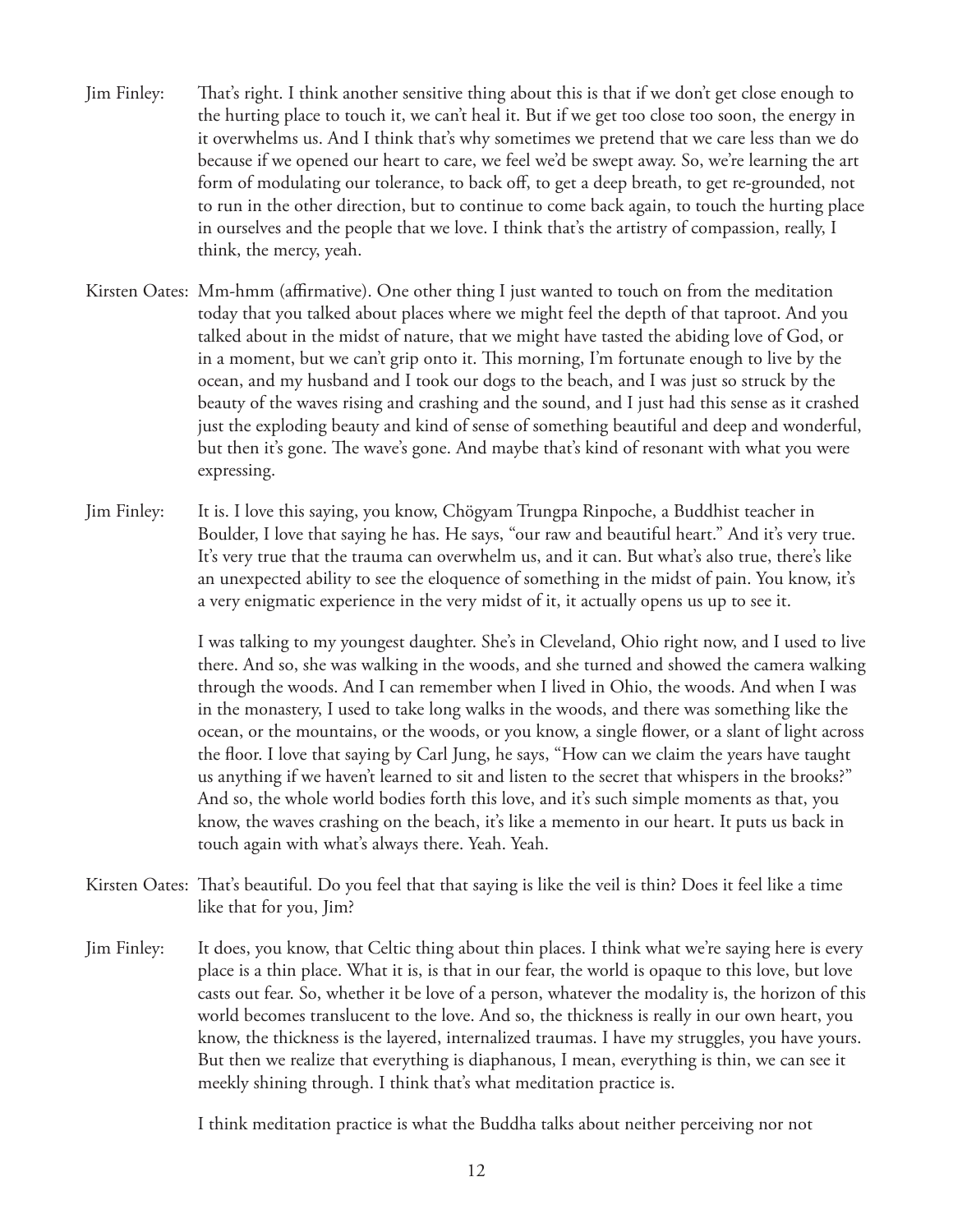perceiving. It's like a very subtle state. Is it possible to be vulnerable and safe at the same time, and in kind of a trusting stance of being sustained in the miracle of a single breath, see? And so, I think we must get acclimated to staying in that space long enough so it can have its way with us.

 Another way I put it is that that which is essential never imposes itself, that which is unessential is constantly imposing itself, but by a higher order of wisdom of the awakened heart, we can give ourselves over to that which is essential in the midst of that which is unessential and be a more grounded person in the midst of our situation. That's the path we're all on, I guess. Yeah, trying to.

- Kirsten Oates: Thank you, Jim. Some closing words just to recognize the encouragement here to continue with the practice, but in the silence, you've said before, just take whatever time you need. Maybe you can only do a minute right now, or maybe you need an hour, but be gentle with yourself.
- Jim Finley: That's right. And I would say this, too, to the people who would come to my silent retreats over the years, I'm speaking here out of kind of a mystical Catholicism, out of my own tradition. I've also been profoundly influenced by the Dharma. And so, I think what we need to do is ask what is our venue of transformation? So, for us it might be art, or poetry, or silence, or being vulnerable in the presence of that person in whose presence we're taken to the deeper place. What is that act that when we give ourselves over to it with our whole heart, we're taken to the deeper place? We may not even identify with any religious tradition at all, but there is that taproot, that grounding place. And so, each of us needs to find our own place that grants entrance into the deeper place and be faithful to that. And then respect kind of the beauty of the plurality of these modalities of awakening so that each of us can help and support each other in our own space. Yeah.
- Kirsten Oates: Beautiful. Thank you, Jim. We'd also like to invite questions in these new podcasts. We're trying to be more responsive, so to be able to answer questions that arise, we just ask people to be very succinct in their question or their comments so that we can turn them around in a week or two. So, please, send Jim some questions but as succinct as they can be, just a couple of sentences and then we can—
- Jim Finley: And they know how to do that, the format to send it?
- Kirsten Oates: Yes. So, that's in the show notes and mentioned at the very end of the podcast, so, thanks, Jim. Before we go today, I just do want to acknowledge, Jim, the passing of your beloved wife, Maureen, and that's only happened less than a week ago.
- Jim Finley: That's right.
- Kirsten Oates: And so, I wanted to thank you for being with us as a community even in the midst of your own grief. And I wanted to, on behalf of the community, let you know how sorry we are that you've lost Maureen, and that we stand in solidarity with your grief.
- Jim Finley: [music plays] Thank you for that, very much. I appreciate that so much, really, thank you.